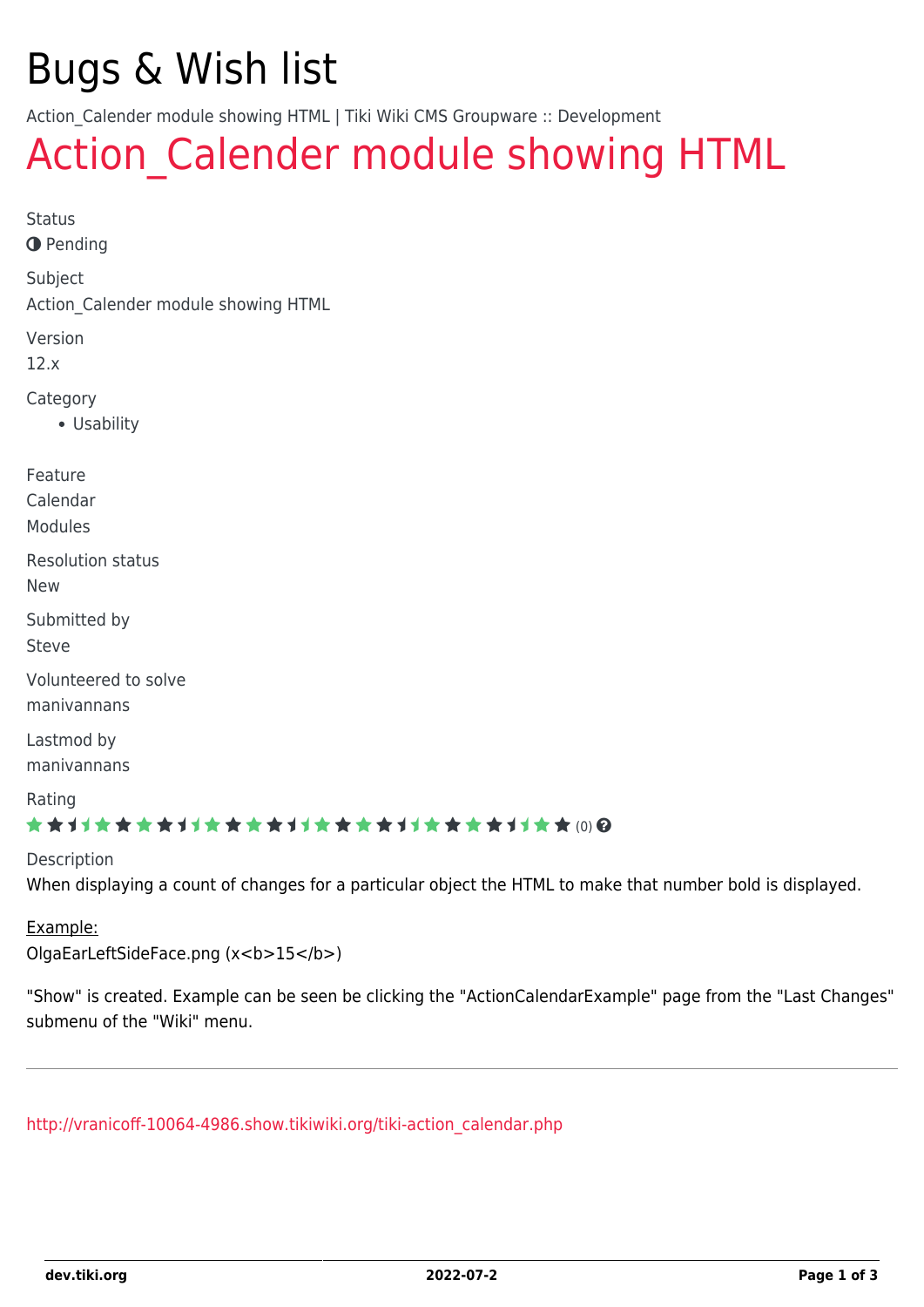|                                                       | Sunday | Monday                                                         | Tuesday | Wednesday | Thursday | Friday |  |  |  |  |
|-------------------------------------------------------|--------|----------------------------------------------------------------|---------|-----------|----------|--------|--|--|--|--|
|                                                       | 10/27  | 10/28                                                          | 10/29   | 10/30     | 10/31    | 11/01  |  |  |  |  |
|                                                       | 11/03  | 11/04                                                          | 11/05   | 11/06     | 11/07    | 11/08  |  |  |  |  |
|                                                       | 11/10  | 11/11                                                          | 11/12   | 11/13     | 11/14    | 11/15  |  |  |  |  |
|                                                       | 11/17  | 11/18                                                          | 11/19   | 11/20     | 11/21    | 11/22  |  |  |  |  |
|                                                       | 11/24  | 11/25<br>w ActionCalendarExample<br>(x < b > 2 )<br>w HomePage | 11/26   | 11/27     | 11/28    | 11/29  |  |  |  |  |
| Powered by Tiki Wiki CMS Groupware   Theme: Fivealive |        |                                                                |         |           |          |        |  |  |  |  |

#### Solution I had fixed this parsing issue.

Please check this commit id: 48759

Workaround

Change everything only once per day so as to not have the action calendar display a count.

| Importance<br>4                                                                 |  |  |  |  |  |  |
|---------------------------------------------------------------------------------|--|--|--|--|--|--|
| Easy to solve?<br>7                                                             |  |  |  |  |  |  |
| Priority<br>28                                                                  |  |  |  |  |  |  |
| Demonstrate Bug (Tiki 19+)<br>Please demonstrate your bug on show2.tikiwiki.org |  |  |  |  |  |  |
|                                                                                 |  |  |  |  |  |  |
| Version: trunk V Create show2.tikiwiki.org instance                             |  |  |  |  |  |  |
| <b>Ticket ID</b><br>4986                                                        |  |  |  |  |  |  |
| Created<br>Monday 25 November, 2013 14:36:57 GMT-0000<br>by Steve               |  |  |  |  |  |  |